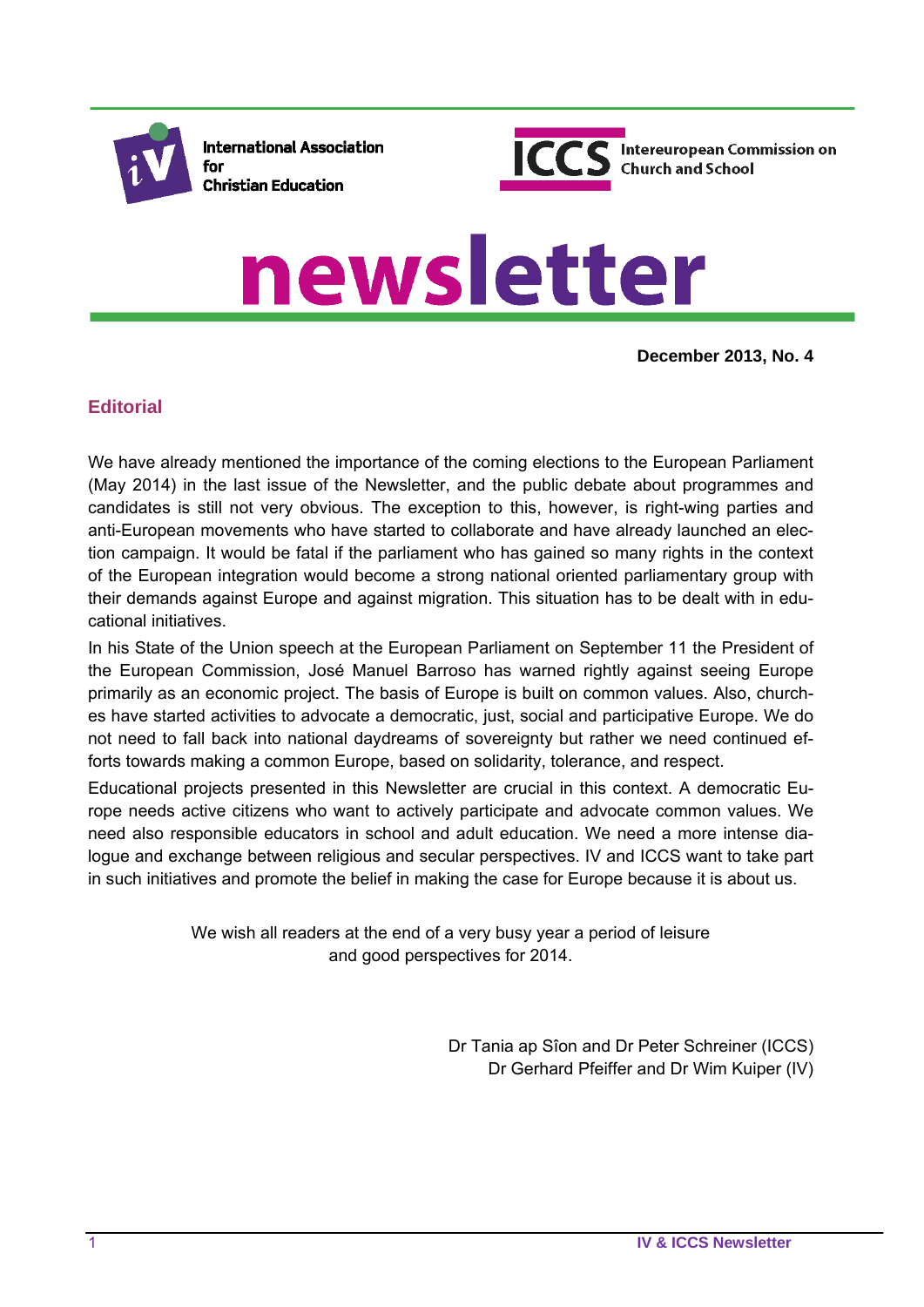# **Information from IV and ICCS**

# **IV: Board meetings 13/14 June 2013 (Soesterberg) and 19/20 September 2013 (Hannover)**

At each board meeting items discussed are the finances of the association, communication with member organisations, contacts with potential new members, evaluation and planning of events and seminars, further development of current projects, and reports about events of organisations in partnership, where board members have attended.

The meeting in June was dedicated to the preparation of the CoGREE conference in November, held at the same time as the General Assembly. The involvement of Dr Peter Schreiner (ICCS) was important for this event and also for other projects run in collaboration with ICCS. Another guest at the board was Dr Izabela Gáal, representing the Hungarian Reformed Teacher Association and involved in the preparation of the General Assembly in 2014.

The increasing involvement of the association in the project "500 Protestant Schools Worldwide Celebrate 500 Years of Reformation" includes the application for and management of funds, which is an extensive undertaking. The board is responsible for careful and transparent budget management. Furthermore, there are new contacts of the association that extend beyond the existing area of concern, such as the United Kingdom and African countries. The meeting in September was enriched by the attendance of the Director of the education department of the office of the Evangelical Church in Germany, Mrs Sendler Koschel. The board commissioned the secretary to coordinate the project on behalf of IV and authorized him for that role.

## **IV: General Assembly on 21/22 November in Soesterberg (the Netherlands)**

The conference hotel "Kontakt der Kontinenten", once built for a missionary order, was the venue for the General Assembly in 2013. Several parts of the programme were also part of the CoGREE "Religion in schools in secular Europe?" (see separate report).

As host, the president of IV, Dr Wim Kuiper welcomed the participants and spoke also on behalf of the Besturenraad, where he is the Chair. After a festive dinner, the delegates and guests received a presentation about the education system and the outstanding role of Christian schools in the Netherlands.

The morning programme was dedicated to the main theme, "Religion and pastoral care in schools", which was also the topic last year. Pastoral care workers from the centre for vocational training at Alfa College were invited to run a workshop on "Pastoral Care in Schools" and they also presented an exhibition on the theme. Following that Prof James Kennedy (University of Amsterdam) delivered a keynote on "The role of religion in the public sphere and Christian education – trends and challenges."

In the statutory part of the General Assembly, delegates adopted the budget and the reports of the board. They agreed to a change in the constitution about the periods of office for board members, and confirmed Bertrand Knobel as treasurer and Dr Gerhard Pfeiffer as secretary for a term of another four years.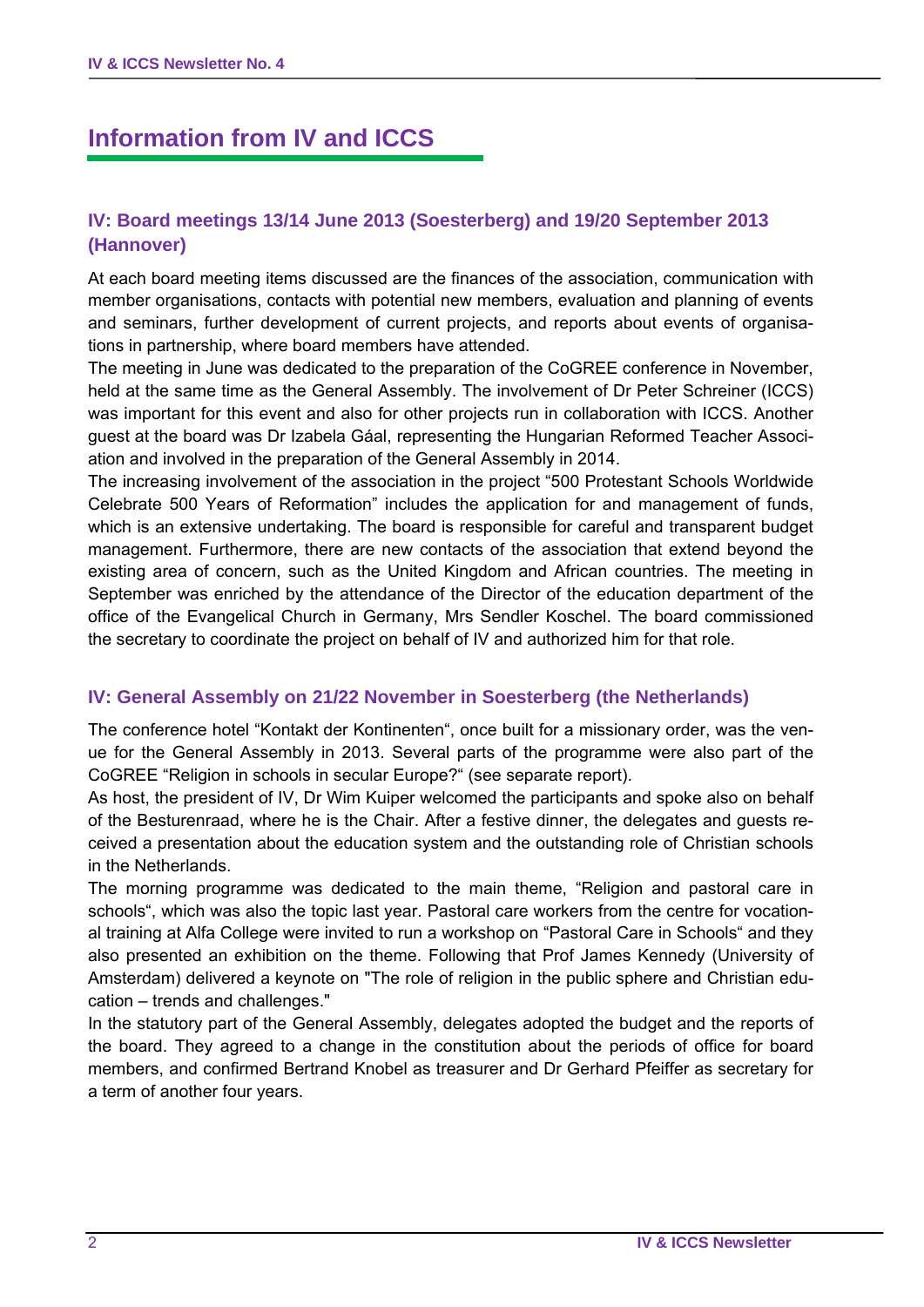#### **IV: Planned activities in 2014**

#### *IV-General Assembly 2014*

The two Hungarian member organisations of IV, the Reformed Teacher Association (ORTE) and the teacher section of the Martin-Luther-Bund (MLST), will play host to the General Assembly in 2014. The meeting will be held in the traditional "school town" of Pápa, in the west of Hungary, where a church education centre exists that includes education departments of both confessions. The date of the General Assembly will be in November.

#### **ICCS: Planned activities in 2014**

#### *Meeting of ICCS Correspondents*

ICCS invites its network of national correspondents for a consultation on 28 to 30 of April 2014 in Klingenthal near Strasbourg. The aim of the meeting is to work out and confirm issues in the field of church and school that are under discussion in the various national contexts and also to identify common issues for ICCS activities for the next few years. This includes a possible revision of methods of cooperation among correspondents and the board. As preparation for the consultation, the correspondents were asked to fill in a questionnaire for a more systematic analysis of the situation. ICCS has a network of about 40 correspondents in European countries.

#### *Klingenthal Colloquy*

The Sixth Klingenthal Colloquy of ICCS and CoGREE will take place from 6 to 10 October 2014. Current developments in the field of education and intercultural dialogue at the Council of Europe will be discussed as well as national developments in religion and education. The detailed programme will be available in spring 2014, but pre-booking is possible via iccs@comenius.de

#### **Teacher in-service training in the Lebanon**

An in-service-training course for Lebanese and Syrian religious education teachers of the rumorthodox church took place in the first week of September in Balamand/Lebanon. The hosting organisation, the theological faculty of the University of Balamand, welcomed 30 participants, including teachers and priests (due to the difficult political situation just a few participants could come from Damascus). Alongside Bishop Ghattas Hazim, the abbot of the monastery of Balamand, representatives of different faculties took responsibility for the seminar: Abouna Bassam Nassif (theology), Nayla Nahas (psychology) and Imad Rubeiz (education). The only Protestant lecturer at the meeting was Petra Hilger (Pedagogical-theological institute PTI in Marburg/Germany), who presented specific teaching examples and worked with participants. The theme was the "theophany", the baptism of Jesus.

After the morning prayer, a speaker from the Lebanese context introduced the chosen age group for the day. In a second step the consequences of that were discussed for teaching and this led then to practical examples in the classroom. The afternoon was dedicated to workshops (theatre, making video clips, and work with pictures/texts related to theophany etc.) All participants were actively involved and used new methods in a constructive way.

The Protestant Church of Kurhessen-Waldeck maintains an official partnership with the "Rum-Orthodox Patriarchate of Antiochia and All the East". The church is based on the antiochian tradition (see Acts 11:26) and is directly linked to the apostles Peter and Paul. The context of this partnership and the positive mutual experiences have encouraged the invitation to the di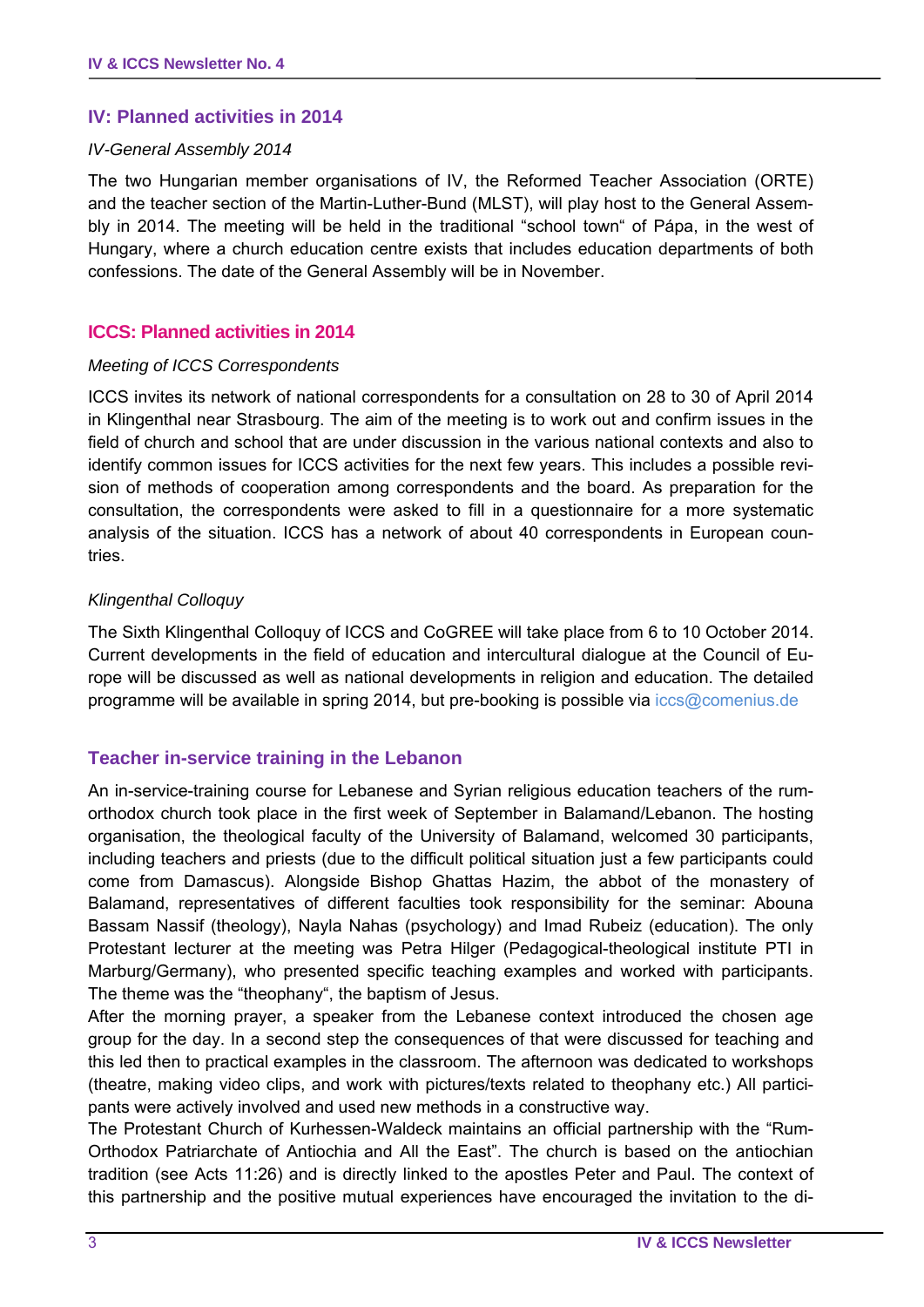rector of studies to join the conference in the Lebanon. (Petra Hilger, lecturer, Pedagogical-Theological Institute PTI Marburg)

## **IV & ICCS: Project: 500 Protestant Schools Worldwide Celebrate 500 Years of Reformation (2012-2017**



A project was initiated by the department for education of the office of the Evangelical Church in Germany and the faculty of education of Bamberg university (Prof Scheunpflug) to promote worldwide networking of Protestant schools. The reason given was the 500 Years Jubilee of Reformation that should encourage schools to work on issues of reformation and to facilitate various activities.

Dr Gerhard Pfeiffer, secretary of IV and Dr Peter Schreiner on behalf of ICCS and the Comenius-Institute are members of the steering group. A website (www.schools500reformation.net) sup-

ports connecting activities of participating schools and enables exchange about activities, events and material. By the middle of December 2013 more than 50 schools and supporting organisations have already registered. The theme of the year 2014 is: "Rediscover roots in Reformation worldwide."

#### **IV: AEED-Assembly of delegates from 8 to 10 November 2013 in Mainz**

"Protestant religion in the Southwest": this was the headline of a report of superior church councilor Thomas Niederberger at the beginning of the conference of the Association of Protestant Teachers and Educators (AEED) about Protestant religious education (RE) in the Palatinate and of the Saarland. He mentioned big differences between rural areas and cities, although the situation of religious socialization is stable according to Niederberger. Also solid, but at a different level, is the situation of RE in Saxonia according to a report of the AEED Commission for RE. About 1/3 of all young people attend RE, but 50% of them are not members of a church. This fact does not need a different set of methodologies, according to the observations of the Commission.

Another issue of the conference was youth protection in media. Thomas Salzmann, working at the Federal Review Board for Media Harmful to Minors, delivered a report. As guests, the Director of the Comenius-Institut, Volker Elsenbast and the secretary of IV, Dr Gerhard Pfeiffer gave reports about the work of their institutions.

#### **IV: ORTE-Conference in Nagvárad/Oradea (Romania), 13–15 September 2013**

The Hungarian Reformed teacher Association (ORTE) held its annual meeting in Transylvania, a region with a high percentage of Hungarians in the population. It was hosted by the Christian University of Partium in Grosswardein/Nagyvárad/Orade that is founded by the Reformed Church. One of the aims of the conference was to learn about the attractive town and the traditional Hungarian villages along the river of Ér(Ier) with its old churches and its special civilization. Presentations of the work of different youth organisations in schools and parishes of the Hungarian-reformed tradition on both sides of the border shaped the pedagogical part of the meeting. The main theme concerning school politics was the introduction of a chamber system, obligatory for state teachers in Hungary. ORTE will act as the representative of teachers at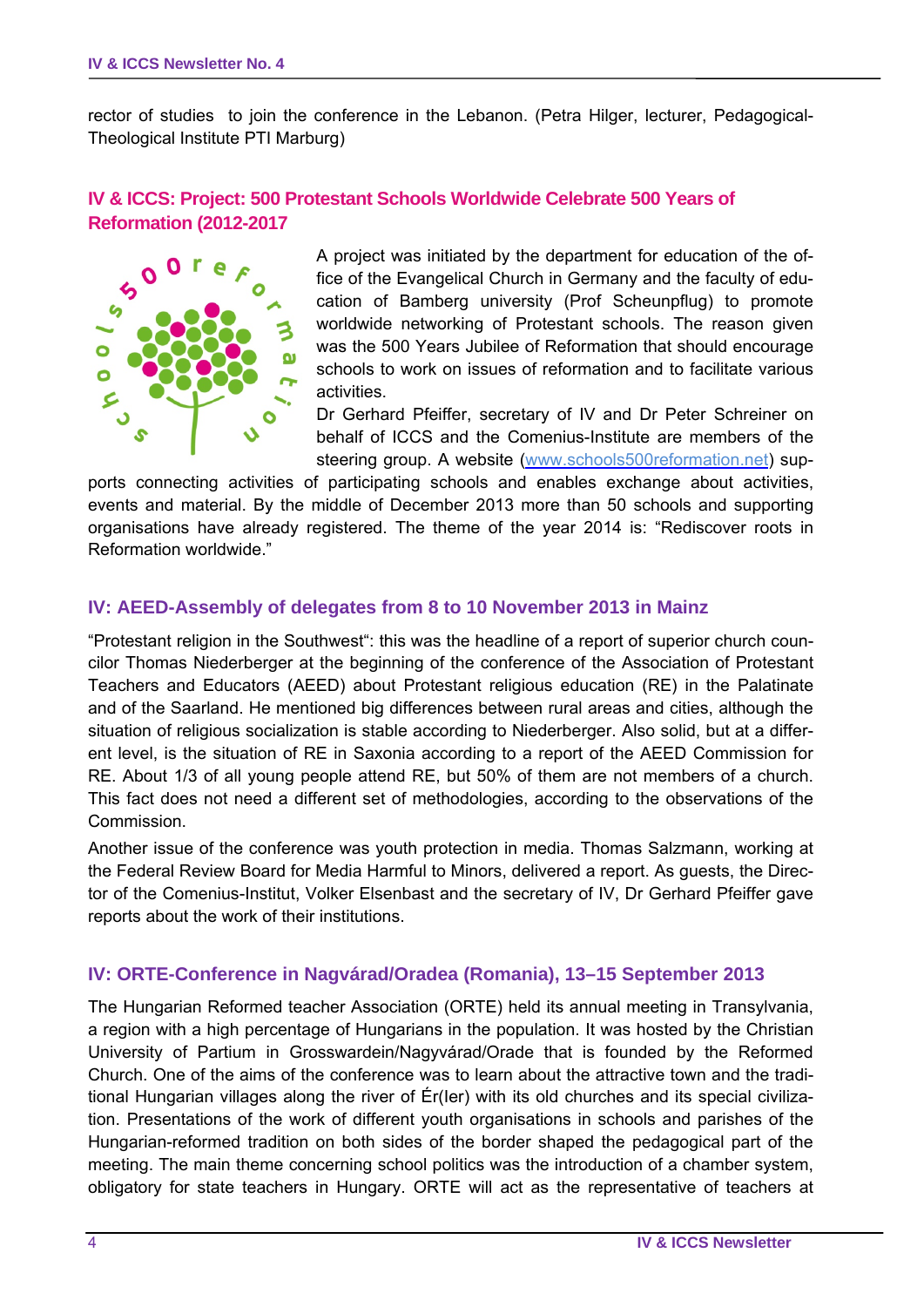church schools – following the wish of the Reformed Church – side by side with this new system. Dr. Bálint Korsós (Debrecen) was elected as president.

IV-secretary thanked for the invitation and underlined in his words of greetings the need for European collaboration, especially in a situation shaped by so many critical voices.

#### **IV: Seminar of the European Association for Education and Science (EBB)**

The 14th European teacher seminar of the European Association for Education and Science (EBB) took place in October at the general secondary school in Ortenburg (Germany). On behalf of IV board member, Rita Révész attended. The theme was: Europe at its borders? Perspectives and Crisis – Consequences for education. It was a colourful international group that came together, including participants from Ukraine, Romania, Hungary, Austria, Germany, and Luxembourg. Key lectures on the first two days introduced the crisis of Europe, such as migration, increasing financial and cultural differences, and the "fortress" Europe with a view to Lampedusa. Two examples of practice documented sustainable perspectives. The first example was the ELICIT-Project (European Literacy and Citizenship Education) for head teachers and teachers, aimed at promoting an awareness of belonging, based on a common European culture and collective values. As a second example, the cooperation between a Danish and a German school was presented. The last day included a presentation of the 110 year-old gymnasium (former German k. u. k. state gymnasium) in Budweis (České Budějovice) and the evaluation of the conference. (Rita Révész)

# **CoGREE and member organisations**



## **New Secretary of CoGREE and meeting of the CoGREE steering group**

The steering group of CoGREE met in June in Soesterberg, the Netherlands. They warmly welcomed Lesley Prior as new CoGREE secretary. Lesley Prior is an experienced RE teacher and teacher trainer, with a particular commitment to developing the subject in different European settings. She has been a part-time Senior Lecturer in RE at the University of Roehampton since 2009 after nine years at The Institute of Education, University of London. She also worked as RE Adviser to schools in the London Borough of Hounslow from 1992 to 2010 and continues to support the subject in a variety of other contexts across London and beyond. In the UK, Lesley is a member of the Shap Working Party on Religions in Education and Chair of the National Association of Standing Advisory Councils on RE (NASACRE). She represents England on both the Executive and the Board of The European Forum of Teachers of RE (EFTRE) and became Chair in of EFTRE 2013. The steering group is pleased that they have again a professional CoGREE secretary after Elza Kuyk has left this position. The main point of the meeting was the preparation of the November conference.

## **CoGREE Conference on "Religion in School in secular Europe?"**

The conference "Religion in schools in secular Europe? Perspectives from research, politics and practice" of the Coordinating Group for Religion in Education in Europe (CoGREE) took place from 20 to 22 November 2013 in Soesterberg, the Netherlands. It was organized in coop-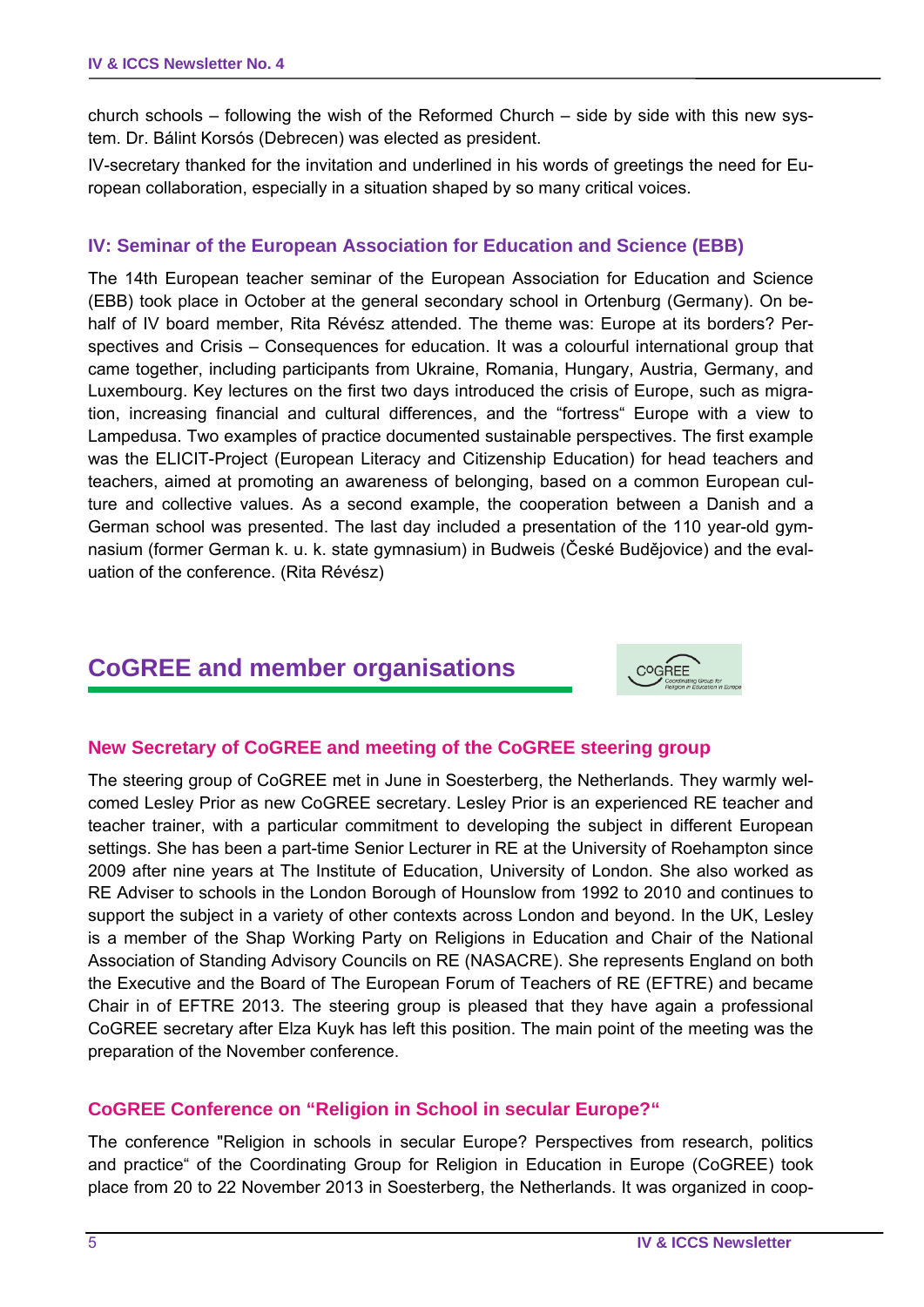eration with the Besturenraad, the organisation for Christian schools in the Netherlands, the Protestant Theological Faculty of the University of Amsterdam and Groningen, as well as the theological faculty of the Free University Amsterdam. Key lectures were given by Professor Ben Vermeulen, member of the Council of State in the Netherlands who spoke about legal frameworks for religion in schools and by Dr Rebecca Nye who spoke about a research project in an English primary school on RE and spiritual development. From the ICCS board Kaarina Lyhykainen offered a workshop on "Orthodox Religious Education in European countries" and on the Lautsi-case at the European Court of Human Rights (together with Ben Vermeulen) and Dr Peter Schreiner offered a workshop on "Religion in the Context of a Europeanisation of Education". Other workshops were organised on pilgrim schools (Dr Hans Hisch and Guido de Bruin), on rituals in schools (Dr Harmjan Dam), and on religious education in Poland (Prof Elzbieta Osewska), about the method "Godly Play" (Dr Rebecca Nye) and on the school's responsibility for the spiritual formation of the child (Jos de Kock and Toke Elshof). The final part of the programme included a lecture by Professor James Kennedy, on "The role of religion in the public sphere and Christian education – trends and challenges." Lectures and reports are available at www.cogree.com.

#### **EFTRE: Conference in Malmö**

In August the European conference of the European Forum for Teachers of Religious Education in Europe (EFTRE) took place. The theme was: "Religions and Relationships – Dealing with Diversity." More than 70 participants gathered in Malmö, Sweden. Contributions and information about the conference are available at www.eftre.org. EFTRE consists of RE teacher associations and teacher training institutes from all over Europe.

#### **EuFRES: Conference 2014**

The European Forum for Religious Education in Schools (EuFRES), a network of Catholic experts in RE, will hold their next conference from 23 to 27 April 2014 in Prague (Czech Republic). The conference will deal with the theme: "Departure on the Periphery of Christianity. Religious Education as an Invitation." The Coordinating Group for Religion in Education in Europe (CoGREE), of which EuFRES is a member as well as ICCS and IV, will be represented by a member of the steering group, as always, to underline the fact of 'belonging' beyond confessional limitations.

#### **KAICIID Forum "Image of the Other" in Vienna**

The King Abdullah Bin Abdulaziz International Centre for Interreligious and Intercultural Dialogue, in short KAICIID, was founded in 2011 and named after the founder, the King and prime minister of Saudi Arabia, the Custodian of the Two Holy Mosques of Islam, Makkah and Medina. The governments of Austria and Spain also signed the agreement for the establishment of the centre, and the Holy See supports the agreement. After a series of regional conferences and meetings that were attended by representatives of religions, NGOs and governments in different regions of the world to work out contributions for interreligious and intercultural dialogue and understanding, the centre organised a global forum on "The Image of the Other. Interreligious and Intercultural Education." It took place on 18 and 19 November in Vienna. Dr Wim Kuiper, on behalf of IV, and Dr Peter Schreiner, on behalf of ICCS, participated. Contributions and results of this remarkable event are available at www.kaiciid.org. For IV and ICCS this was an excellent opportunity to make or to renew contacts and to contribute their perspective on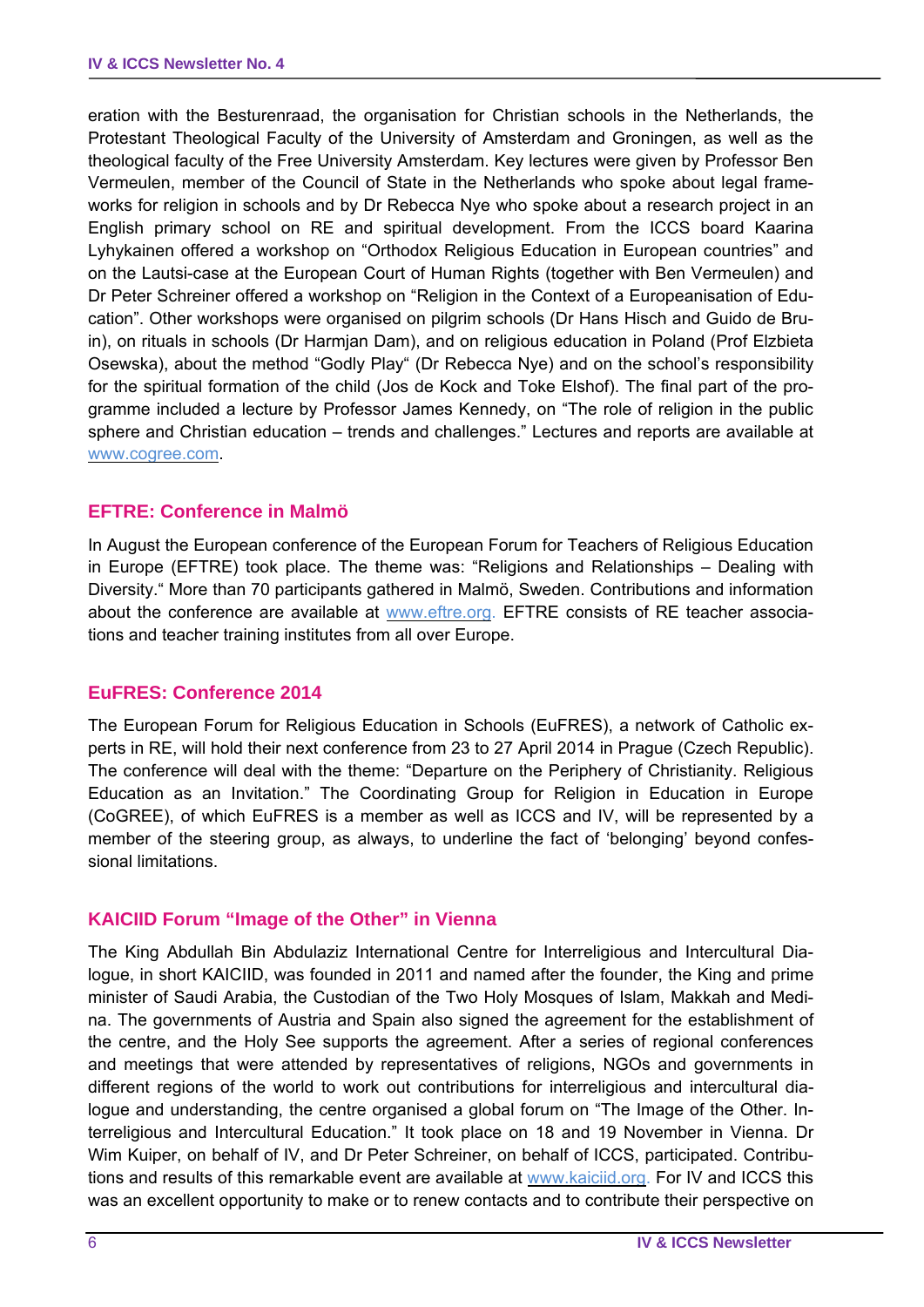interreligious and intercultural learning in the European context. In particular, the so-called "dialogue experiment" part of the programme provided space and time for a vivid exchange, for example, about the relationship between civic education and religious education in different regions of the world.

#### **Réseau International de l'Enseignement protestant (RIEP)**

After several meetings of those responsible for Protestant schools in the French speaking world (organised by Défap – Service protestant de mission) the collaboration has achieved a new distinction. The different francophone school associations from Europe, Africa, Madagascar, Oceania and the Caribbean have come together to form an international network for Protestant education (Réseau International de l'Enseignement Protestant, in short RIEP). During 2014 the structures shall be consolidated and further developed so that from 2015 common educational projects can be organised on the basis of attracting funding.

Board members of IV have regularly attended activities of Défap – also through presentations. Défap was represented at the international conference of the project on reformation. The board of IV shares the wish of an ongoing collaboration with the new network.



# **Conference of European Churches (CEC) and Community of Protestant Churches in Europe (CPCE)**

#### **KEK: General Assembly und follow up**

The adoption of a new constitution was the main purpose of the 14th General Assembly of the Conference of European Churches held from 3 to 8 July 2013 in Budapest. After long and complicated discussions, the delegates adopted a new constitution. An evaluation of results is part of a report written by Dr Gerhard Pfeiffer and Dr Peter Schreiner, who represented IV and ICCS at this conference, which is available at:

http://www.cimuenster.de/themen/Evangelische-Bildungsverantwortung-in-

Europa/Vollversammlung\_Konferenz\_Europaeischer\_Kirchen2013.php?bl=849

The location of the headquarters will move from Geneva to Brussels, the office in Strasbourg will remain, especially to continue the contacts with the Council of Europe. Former associated organisations such as IV and ICCS will become "Organisations in Partnership" with CEC. The new Governing Board will work out and propose rights and obligations of Organisations in Partnership. The future relationship of the new CEC structure with the Church and Society Commission (CSC) and the Churches Commission for Migrants in Europe (CCME) will be negotiated by a mandated group until the end of 2014. By the end of 2015 the transformation process should be completed. It is not clear how the work with issues will be structured in the new CEC.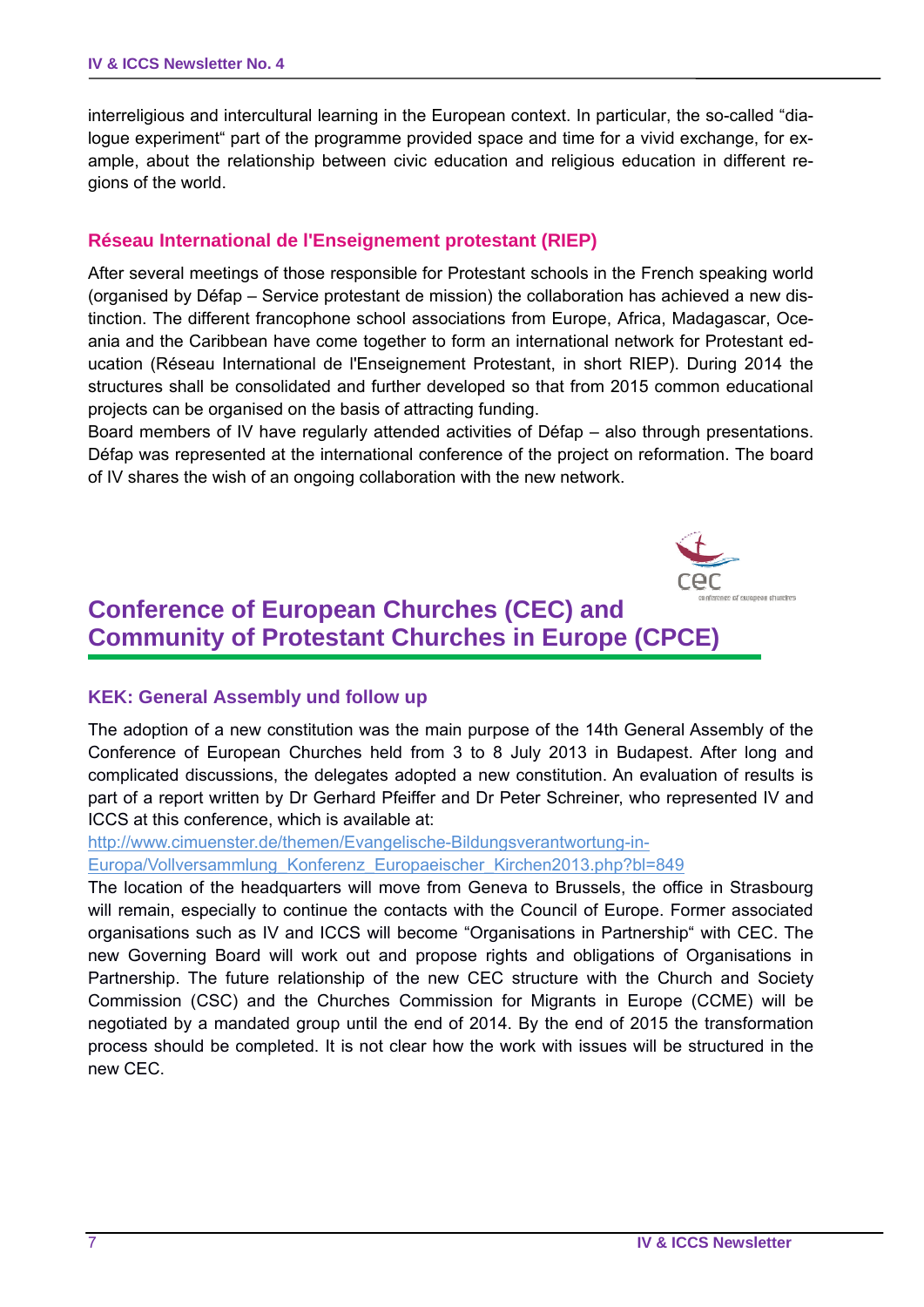## **CEC/CSC: Working group "education" proposes project for the European Parliament elections**

The working group "Education" of CEC has held its first meeting after the General Assembly in November 2013 in Strasbourg. The mandate of the group is extended until the end of the transformation process. A central topic at the meeting was the preparation of a project linked to the coming European Parliament elections in May 2014. Under the motto " Imagine Your Europe", eight crucial demands for further European integration will be published, each accompanied by a related quote from the Bible. This project supplements the leaflet as well as an ecumenical guide of CEC that will be published in collaboration with other ecumenical organisations in Brussels. The aim of the project is to raise awareness inside and outside the member churches of CEC about the crucial importance of the coming elections.

#### **CPCE: Preparation of a project on education**

The expert group, mandated by the Council of CPCE, came together at the end of November to prepare the adopted project on education and Europe. Dr Gerhard Pfeiffer, on behalf of IV, and Dr Peter Schreiner, on behalf of ICCS, attended. It was agreed that a programme would be prepared with the title, "The Contribution of education from a Protestant perspective for the development of a European civil society" for the established "Forum Education" of CPCE that will take place from 27 to 29 October 2014 at the Protestant Academy of Tutzing. The working title for the planned conference is: "It's about Europe – It's about Education. Contributions of Protestant Churches for a European Civil Society." The focus of the working plan is the issue how human beings can contribute to shaping a European Civil Society and how education from a Protestant perspective can support and enable them for this purpose. After a next meeting planned for February 2014, an invitation and programme will be distributed.

#### **CEC/CSC: Churches' Voice on Human Rights, Training on Social, Economic and Cultural rights In the Euro-Mediterranean Region, Palermo 30 Oct to 1 Nov 2013**

When the Church and Society Commission of CEC offered training on Human Rights (HR) in the Euro-Mediterranean region experts and participants from all over Europe and Africa met in Palermo, Sicily, from 30 Oct to 1 Nov 2013 to discuss the question of HR mainly in the context of the Lampedusa tragedy and the situation of undocumented migrants. Attention was also focused on the situation of Protestant churches in Spain suffering from unjust treatment, as representatives put it, and on the situation in Greece where people encounter the rule of the Troika as violations of their HR. An additional aspect was contributed by representatives of the Armenian Apostolic Church drawing attention to the often desolate situation of handicapped people.

Participants learnt that a huge range of HR instruments has been established by international organisations and that there are various ways to approach complaint mechanisms if HR are violated. In this context churches were asked to make more use of the complaint mechanisms in the interest of people suffering violation of their rights. The message was that this can be a promising and rewarding engagement of churches in the modern world. Of course, HR questions are an apt means of educational endeavours to lead young people into taking responsibility for our future world and at the same time to make them experience their churches as a stronghold for a better world.

A highly rewarding Human Rights Manual for Churches was edited by Mag. Elizabeta Kitanovic and was published by the Church and Society Commission of CEC in July 2012 under the title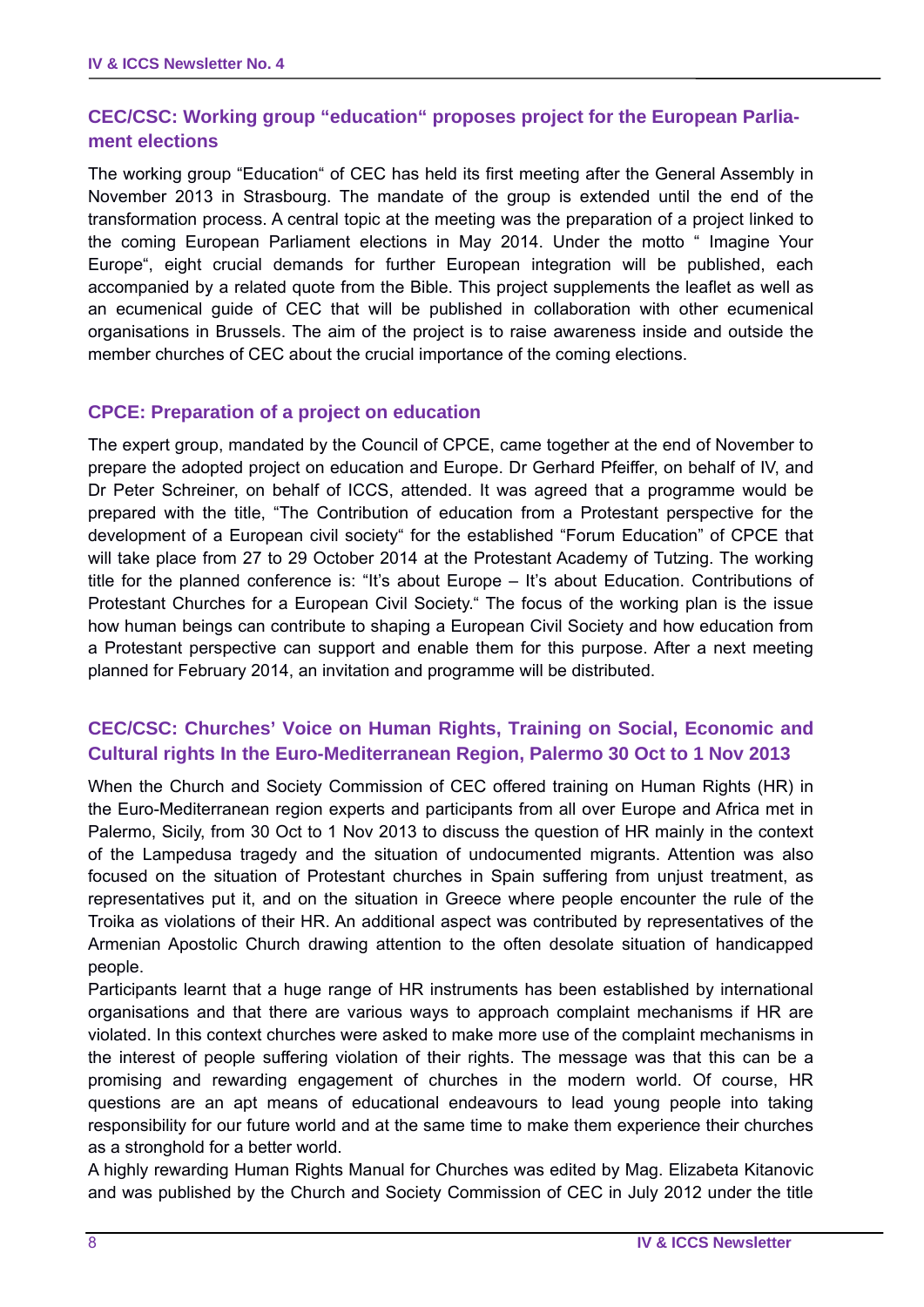"European churches engaging in human rights – Present challenges and training material" (ISBN No. 2-88070-131-7). It's worth reading also for educational staff in schools and elsewhere. (Michael Otte)

# **Council of Europe and European Union**



# **EU: Erasmus+ Programme in the fields of education, training, youth and sports adopted**

The European Commission welcomes the Council's adoption of Erasmus+, the EU's new programme for education, training, youth and sport, with a budget of €14.7 billion over the next seven years – 40% higher than current levels. The Council adoption follows the European Parliament's overwhelming vote in favour of the new programme on 19 November and fully endorses the text voted by it.

Erasmus+ is aimed at three main targets: Two-thirds of the budget is dedicated to mobility of individuals, inside the EU and also in other regions; the remaining sum serves projects of cooperation and exchange of good practice of educational institutions, youth organisations, companies, local and regional public authorities as well as NGOs and for promoting support for policy reforms for modernisation of education and training, entrepreneurship and employability.

The new Erasmus+ programme includes now all existing programmes in the field of education and training, Youth and Sport, among them the Lifelong Learning Programme (Erasmus, Leonardo da Vinci, Comenius, Grundtvig), the Youth in Action Programme and five international programmes of cooperation (Erasmus Mundus, Tempus, Alfa, Edulink and Programmes of cooperation with industrialized countries in the field of higher education. Applicants will find it more transparent to see the range of options and also the modalities of making an application.

The Programme Guide (264 pages) with guidelines for the single programmes as part of Erasmus+ is published and online available at: https://www.jugendfuereuropa.de/downloads/4-20- 3501/erasmus-plus-programme-guide\_en.pdf

or at http://ec.europa.eu/education/news/20131212\_de.htm. German and other translations of the Guide are expected for February 2014. The first deadline for applications is 17 March 2014.

## **Council of Europe: EWC Statement on democracy and diversity**

The European Wergeland Centre in Oslo, a common project of the Norwegian government and the Council of Europe works under the motto: "Promoting education for democratic citizenship, human rights and intercultural understanding". One of the instruments of the website is the so called "EWC Statement series". The aim is to highlight recent and ongoing research activities. Scholars and other education professionals are invited to publish their views on current research topics and scholarly debates.

In October a statement by Professor Audrey Osler was published with the title: "Democracy and diversity in schools: recognising political realities and re-imaging the nation". The text is available at:

http://www.theewc.org/statement/democracy.and.diversity.in.schools.recognising.political.realiti es.and.re.imagining.the.nation